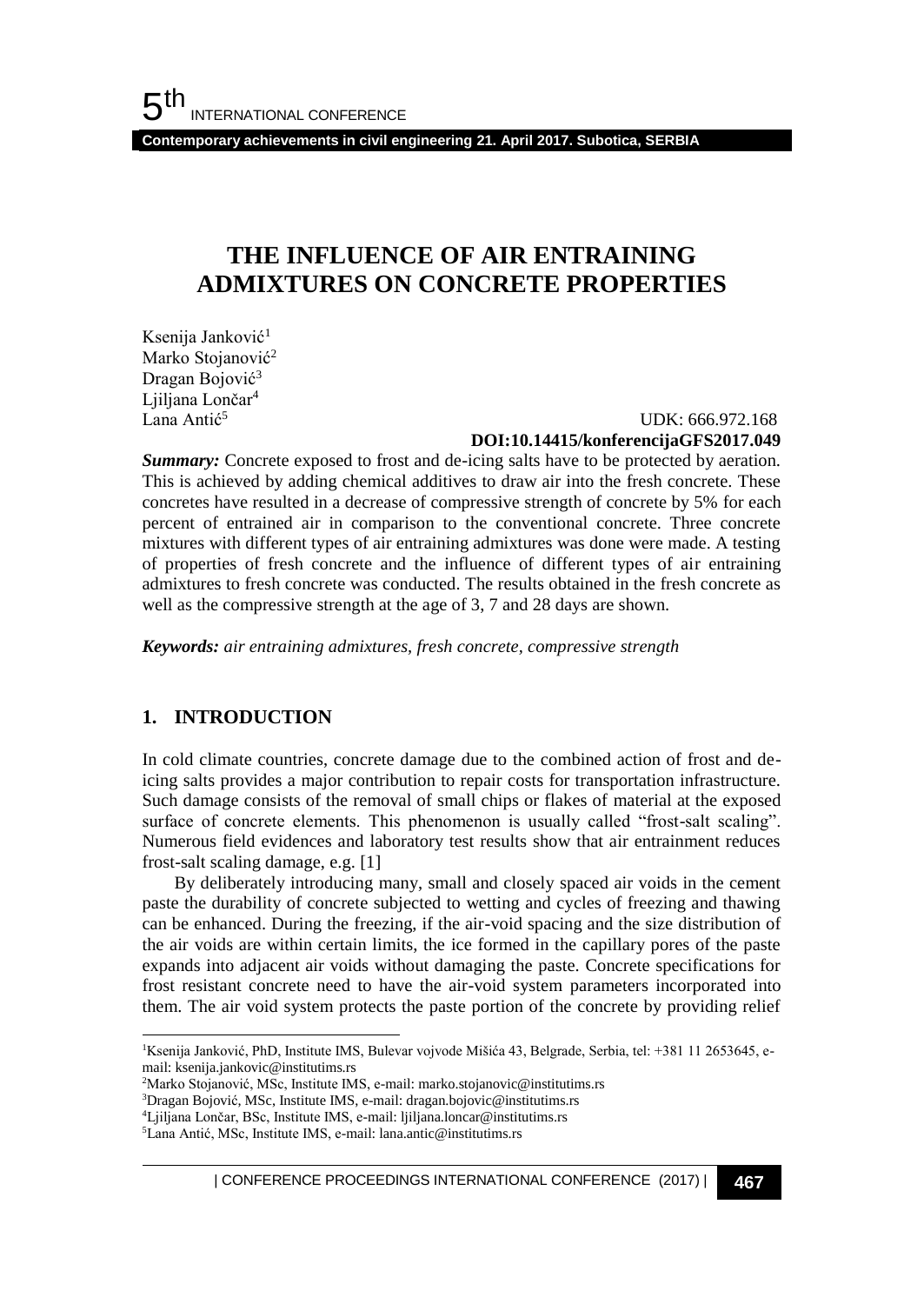from hydraulic pressures which are generated as a result of freezing and migrating water in the paste. When developing durable concrete it is important to develop the proper air void system [2]. The pressure developed by water as it expands during freezing is dependent on the distance the water must travel to the nearest air void. The voids must be spaced close enough in order to relieve the pressure. Thus smaller, closely spaced voids provide more protection than larger, more distant void spacing [3].

## **2. EXPERIMENTAL WORK**

The aim of the research was to determine the differences in the use of different types of air entraining admixtures on the properties and rheology of fresh concrete and the impact on the compressive strength at the age of 3, 7 and 28 days. A testing of consistency, air content, bulk density and temperature of the fresh concrete was performed.

#### **2.1.The composition of concrete**

Concrete mix is designed in such a way that concrete surface is exposed to frost and deicing salts. The recommended values according to the SRPS U.M1.206/2013 standard, class of concrete, max w/c, the minimum quantity of cement, the minimum air content were adopted.

### **2.1.1. Cement**

Portland - composite cement CEM II / A-M (S-L) 42.5 R, producer Lafarge BFC – Beocin was used. The chemical properties of the cement are shown in Table 1.

|                                | Table 1. Composition of cement (%) |  |
|--------------------------------|------------------------------------|--|
|                                | Cement                             |  |
| SiO <sub>2</sub>               | 20.88                              |  |
| $Al_2O_3$                      | 5.68                               |  |
| Fe <sub>2</sub> O <sub>3</sub> | 3.32                               |  |
| CaO                            | 59.69                              |  |
| MgO                            | 1.92                               |  |
| Na <sub>2</sub> O              | 0.36                               |  |
| $K_2O$                         | 0.60                               |  |
| SO3                            | 3.70                               |  |

### **2.1.2. Aggregate**

Natural, river aggregate in fractions 0/4, 4/8, 8/16 mm was used. Aggregate was of limestone origin, the average specific mass of 2650 kg/m3. Water absorption of aggregate for each fraction is 0/4 mm - 1.2%, 4/8 mm - 0.6% and 8/16 mm - 0.8%. Particle size distribution of aggregates is shown in Figure 1.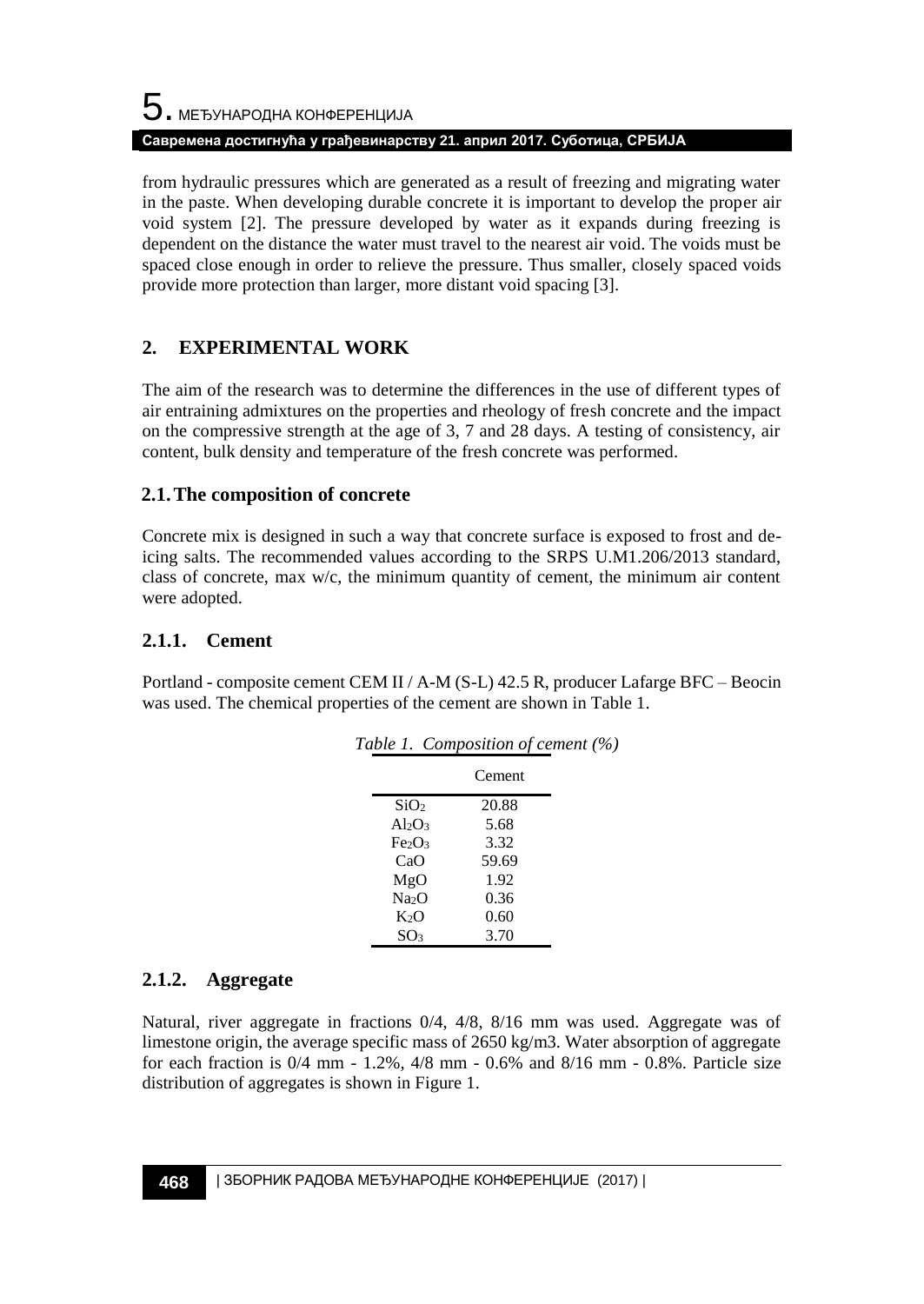#### 5 th INTERNATIONAL CONFERENCE

**Contemporary achievements in civil engineering 21. April 2017. Subotica, SERBIA**



*Figure 1. Aggregate grain size distribution* 

## **2.1.3. Chemical additives**

## **2.1.3.1. Superplasticizer**

Superplasticiser Sika Viscocrete 1020 x (polycarboxylate ether), manufacturer Sika doo Serbia - Belgrade was used. Specific mass of the additive is 1.04 kg/l. Superplasticizer was used in all concretes in the amount of  $1.8 \text{ kg/m}^3$ .

## **2.1.3.2. Additives for concrete protection from the influence of frost**

In concrete making, different concrete admixtures for protection against frost were used:

- Sika Aer liquid admixtures that is mixed with water and entraining air bubbles up to 300μ in size,
- Sika Control Aer P 200 admixtures for entraining air bubbles in fresh concrete, in powder form is added to the aggregate during the preparation of concrete,
- Sika Aer Solid very tiny white plastic beads, which physically remain in the cement matrix, are added to the aggregate during the preparation of concrete. A picture of the admixtures is shown in Figure 2.







*a) Sika Aer b) Sika Control Aer 200 P c) Sika Aer Solid Figure 2. Different types of air entraining admixtures*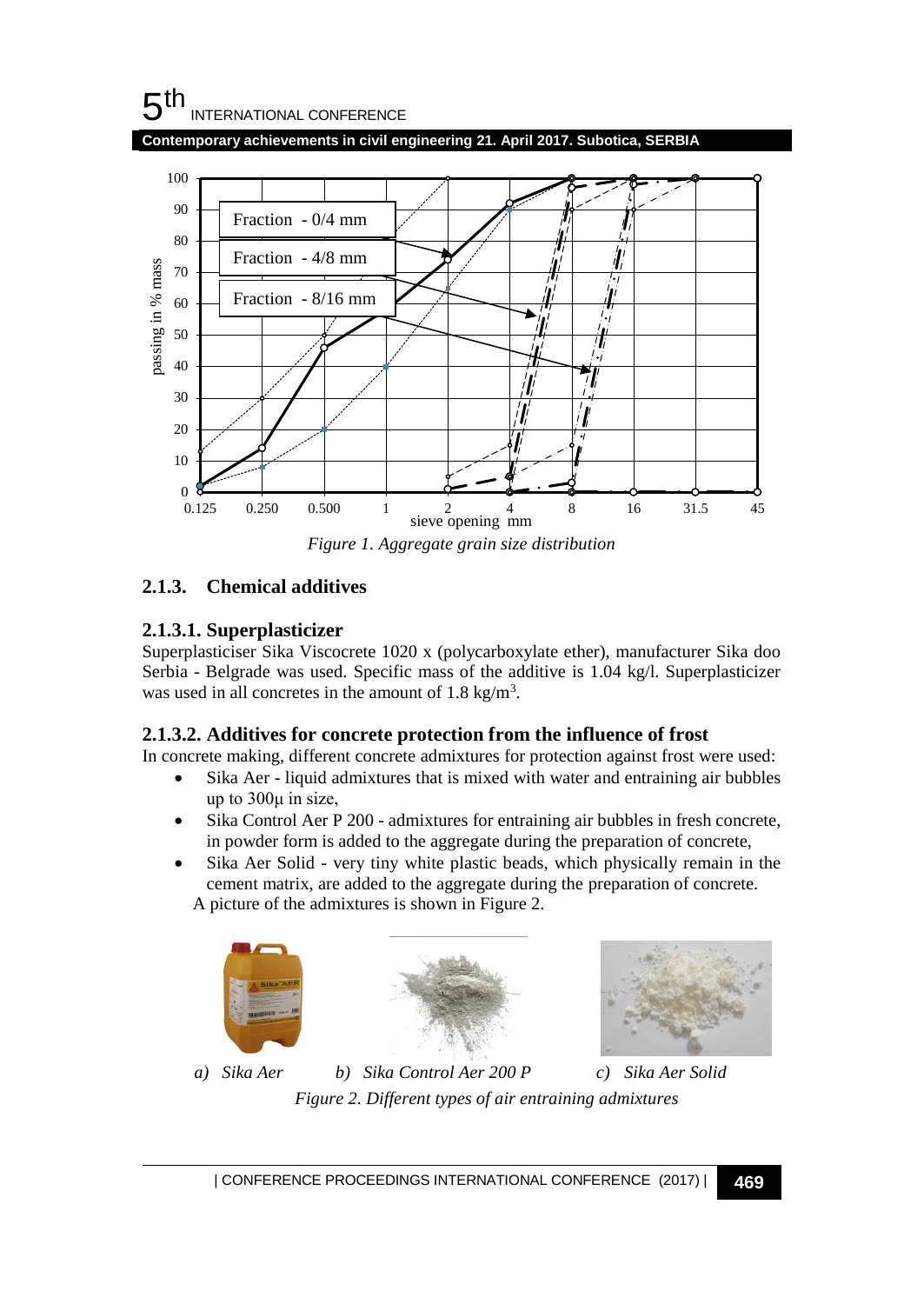# 5. МЕЂУНАРОДНА КОНФЕРЕНЦИЈА

#### **Савремена достигнућа у грађевинарству 21. април 2017. Суботица, СРБИЈА**

Four types of concrete were made. Compositions of concrete mixtures are shown in Table 2.

| Table 2. Concrete mixture composition ( $kg/m3$ ) |     |      |              |       |             |                             |                      |
|---------------------------------------------------|-----|------|--------------|-------|-------------|-----------------------------|----------------------|
| Mix N <sup>o</sup>                                |     | A    | VSC<br>1020x | Water | Sika<br>Aer | Sika<br>Control Aer<br>200P | Sika<br>Aer<br>Solid |
| Mix <sub>1</sub>                                  | 360 | 1870 | 1.8          | 158   |             |                             |                      |
| Mix <sub>2</sub>                                  | 360 | 1780 | 1.8          | 158   | 0.036       |                             |                      |
| Mix <sub>3</sub>                                  | 360 | 1780 | 1.8          | 158   |             | 3.6                         |                      |
| Mix <sub>4</sub>                                  | 360 | 1870 | 1.8          | 158   |             |                             | 3.5                  |

 $w/c = 0.439$ 

#### **2.2.Results of fresh concrete testing**

#### **2.2.1. Slump - test**

Determination of the concrete consistency was performed by the slump method. For this testing, the Abrams cone was used. Concrete slump is measured after the preparation of concrete and on every 15 minutes after that according to the SRPS EN 12350-2:2010. The measurement results are shown in Figure 3.



#### **2.2.2. Density**

Determination of bulk density of concrete is done in a container with a volume of 0.008m<sup>3</sup>. Determination of bulk density of fresh concrete was done on every 15 minutes from the moment of completion of the concrete preparation according to SRPS EN 12350-6:2010. The measurement results are shown in Table 4.

| Table 4. Density (mm) |          |           |           |           |           |
|-----------------------|----------|-----------|-----------|-----------|-----------|
| Mix N <sup>o</sup>    | 5<br>mın | 15<br>mın | 30<br>mın | 45<br>mın | 60<br>mın |
| Mix <sub>1</sub>      | 2370     | 2355      | 2370      | 2370      | 2340      |
| Mix 2                 | 2290     | 22.70     | 2250      | 2230      | 2220      |
| Mix <sub>3</sub>      | 2350     | 2360      | 2350      | 2330      | 2320      |
| Mix <sub>4</sub>      | 2410     | 2400      | 2380      | 2380      | 2370      |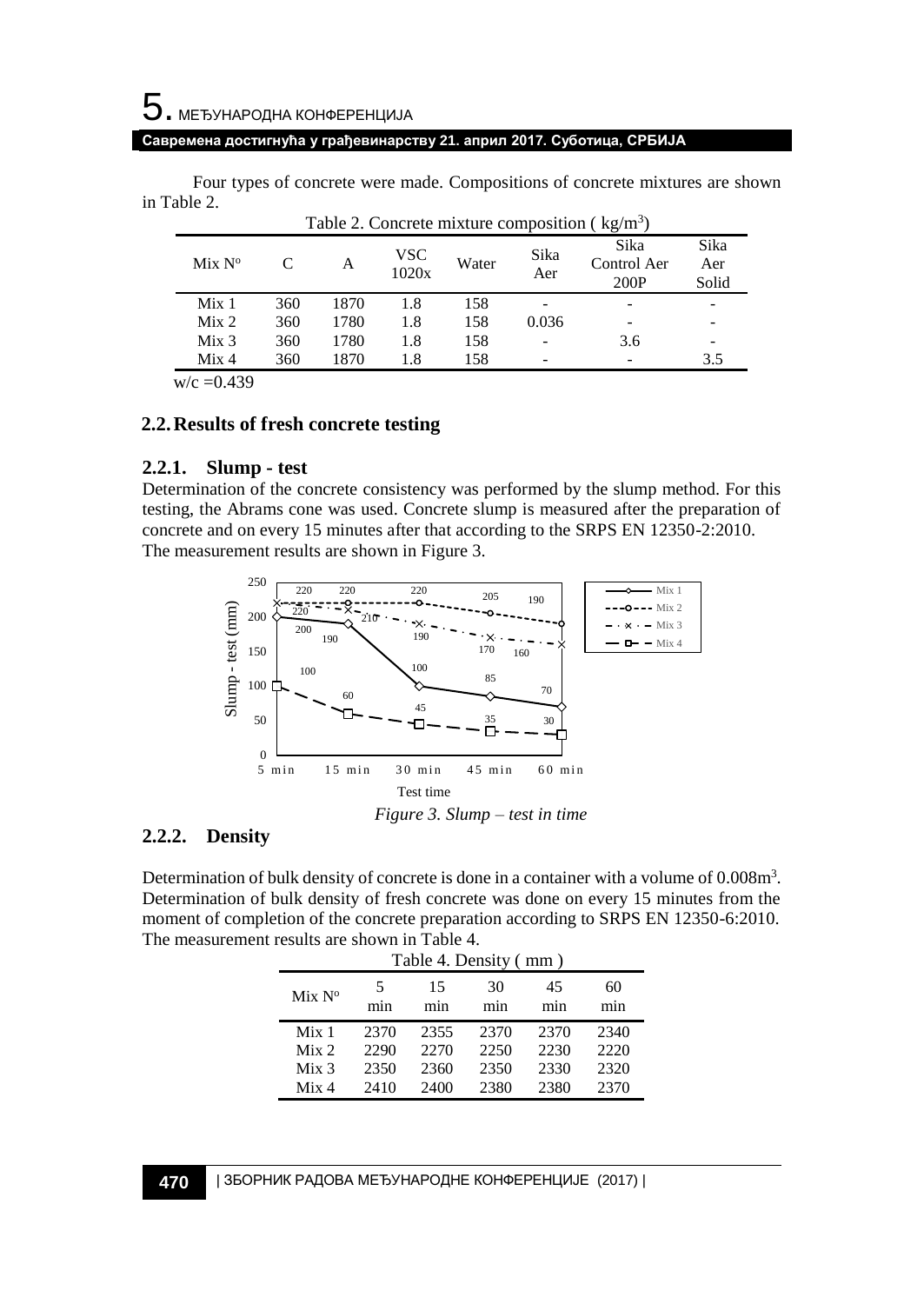#### 5 th INTERNATIONAL CONFERENCE

**Contemporary achievements in civil engineering 21. April 2017. Subotica, SERBIA**

#### **2.2.3. Air content**

Measurement of the air content of fresh concrete was done on every 15 minutes according to SRPS EN 12350-7:2010. The measurement results are shown in Table 5.

| Table 5. Air content (%) |      |      |      |      |           |
|--------------------------|------|------|------|------|-----------|
| Mix N <sup>o</sup>       | mın  | 15   | 30   | 45   | 60<br>mın |
| Mix <sub>1</sub>         | 2.2. | 2.2. | 2.3  | 2.4  | 2.4       |
| Mix 2                    | 6.8  | 7.7  | 8.5  | 10.0 | 11.0      |
| Mix <sub>3</sub>         | 3.8  | 4.0  | 4.2. | 5.0  | 5.3       |
| Mix 4                    | 22   | 2.5  | 2.6  | 3.0  | 3.8       |

#### **2.3.Results of hardened concrete testing**

#### **2.3.1. Compressive strength**

Samples for testing compressive strength of concrete were made. Concrete was compacted on the vibrating table in cube shaped metal molds, edge  $d = 150$  mm, which were cured in water at a temperature of  $+ 20$  ° C until the moment of testing according to SRPS EN 12390-2 standard. Testing of compressive strength of concrete at the age of 3, 7 and 28 days was carried out according to SRPS EN 12390-3 standard. The test results are shown in Figure 3.



*Figure 3. Compressive strength at the age of 3, 7 and 28 days* 

### **3. CONCLUSION**

Based on the obtained results of concrete slump test it can be established that all concrete mixes belong to the class of consistency S4, except Mix 4, which belongs to the class of consistency S2. Concrete Mix 2 after 60 minutes had a consistency less than 30 mm, Mix 1 - 130 mm, Mix 3 - 60 mm and Mix 4 -70 mm, in relation to the initial value (5 min). The results of bulk density indicate that the concrete Mix 2 has a reduction of bulk density by as much as  $70 \text{ kg/m}^3$  after 60 minutes of measurement in relation to the measurement value after the completion of the concrete preparation. Mix 4 had the best results of